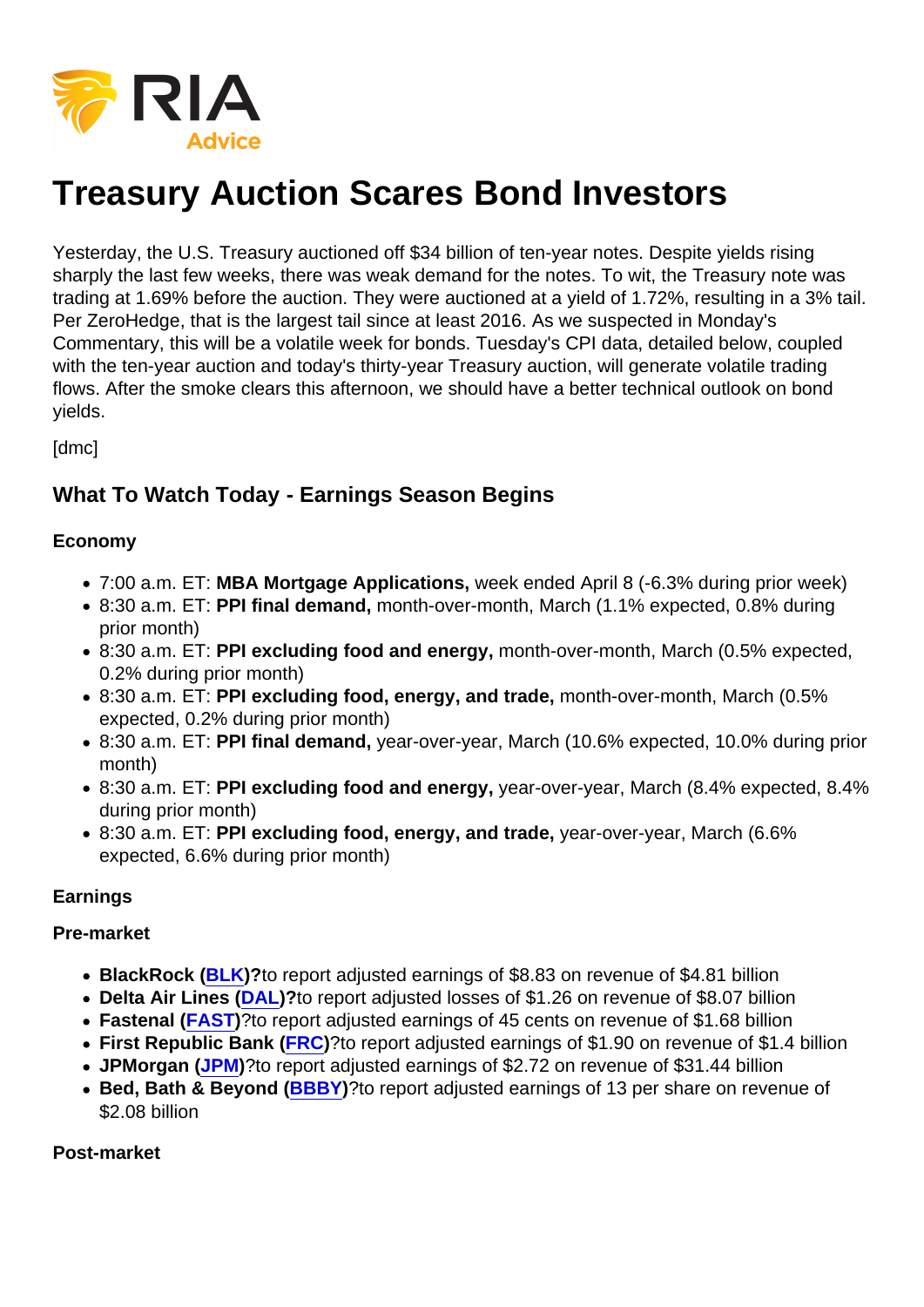• Rent the Runway ([RENT](https://finance.yahoo.com/quote/RENT?p=RENT&.tsrc=fin-srch))? to report adjusted losses of 68 per share on revenue of \$63.3 million

# Market Trading Update

Yesterday morning, the market bounced even as CPI came in hotter than expected. However, not long after the Fed's Lael Brainard spooked the market, and the Treasury auction, by reiterating her hawkish comments:

"The Fed will move 'expeditiously' to raise interest rates and return surging inflation to its 2% target, and added that a decision on the balance sheet 'could be as soon as May, which would lead to reductions in that balance sheet starting in June. " -Zerohedge

With that news, the bonds and stocks both sold off with the S&P holding below the 50-dma support. However, that selloff pushed the market deeper into oversold territory suggesting we will likely see a counter-trend rally by next week.

## Fox Business Interview

I spent a few minutes with Charles Payne yesterday discussing bear market rallies, the biggest risk to the market, and positioning thoughts for later this year.

https://twitter.com/LanceRoberts/status/1513956248781266949?s=20&t=NOzgARZ4Yr3XIZYycpTG

#### CPI

The CPI report had something for everyone. For those worrying about inflation, March's price index rose by 1.2%, the biggest monthly jump in over 15 years. Further, the year-over-year rate increased to 8.5%, the highest annual inflation rate since 1981. Both figures were 0.1% above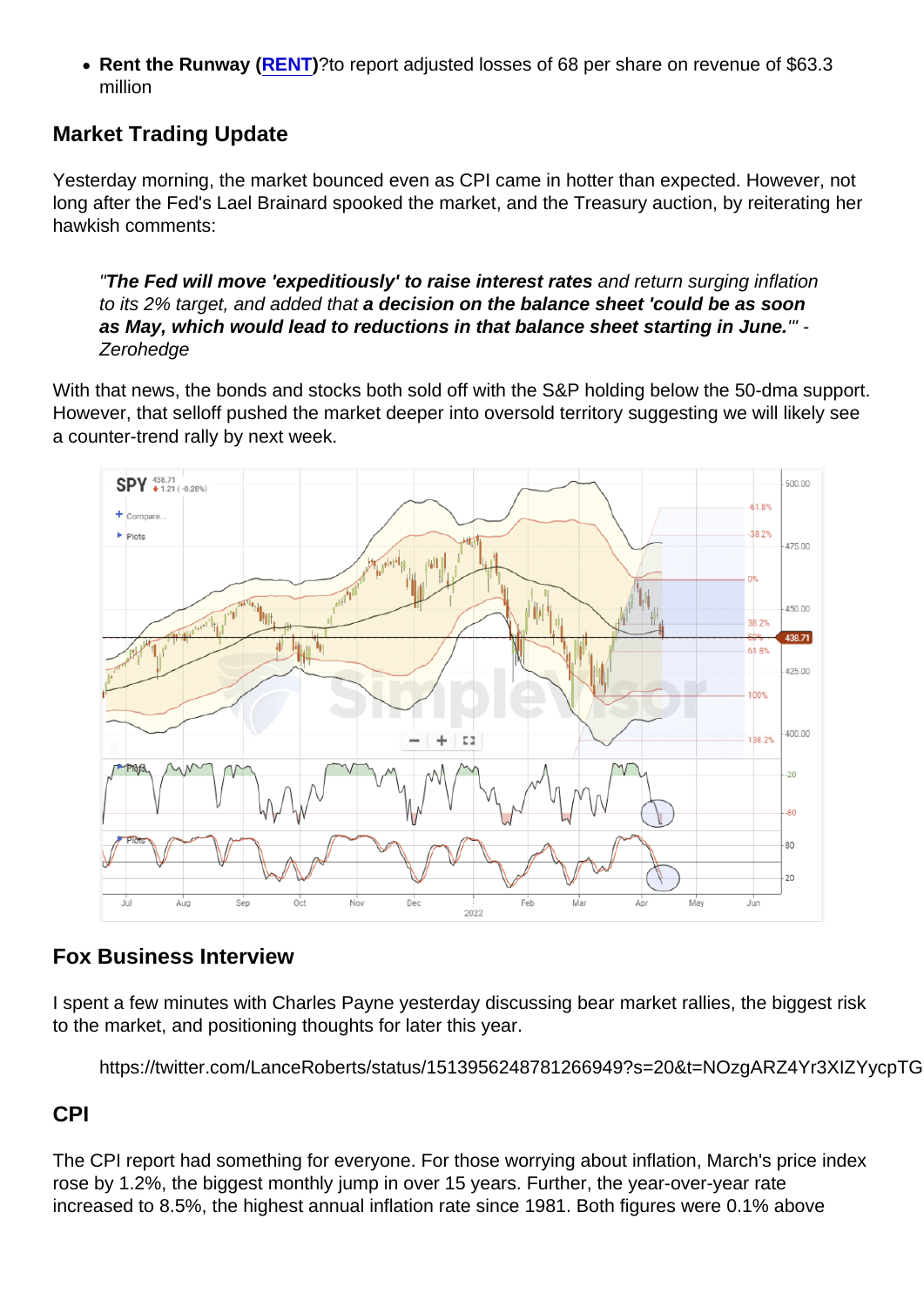expectations. There was a silver lining. The monthly core rate, excluding Food and Energy, rose .3%, the slowest pace since September and below expectations of .5% and last month's .5%. The Fed prefers the core inflation rate. This report may be an early signal to the Fed that price pressures are abating.

The Bloomberg table below breaks down the CPI report into its subcomponents. Gasoline accounts for 3.8% of CPI and singlehandedly accounts for more than half of the monthly increase. Shelter, including rents and implied house prices, rose 0.5% or about 6% annually. That rate pales compared to the 20% increases in rents and home prices. The monthly contribution of oil should decline going forward, but shelter, accounting for a third of CPI could pick up substantially. At this point, we think the shelter is the most crucial variable in predicting CPI. On a side note, the upward pressure from used cars is finally waning. Used cars dropped in price for the second month in a row.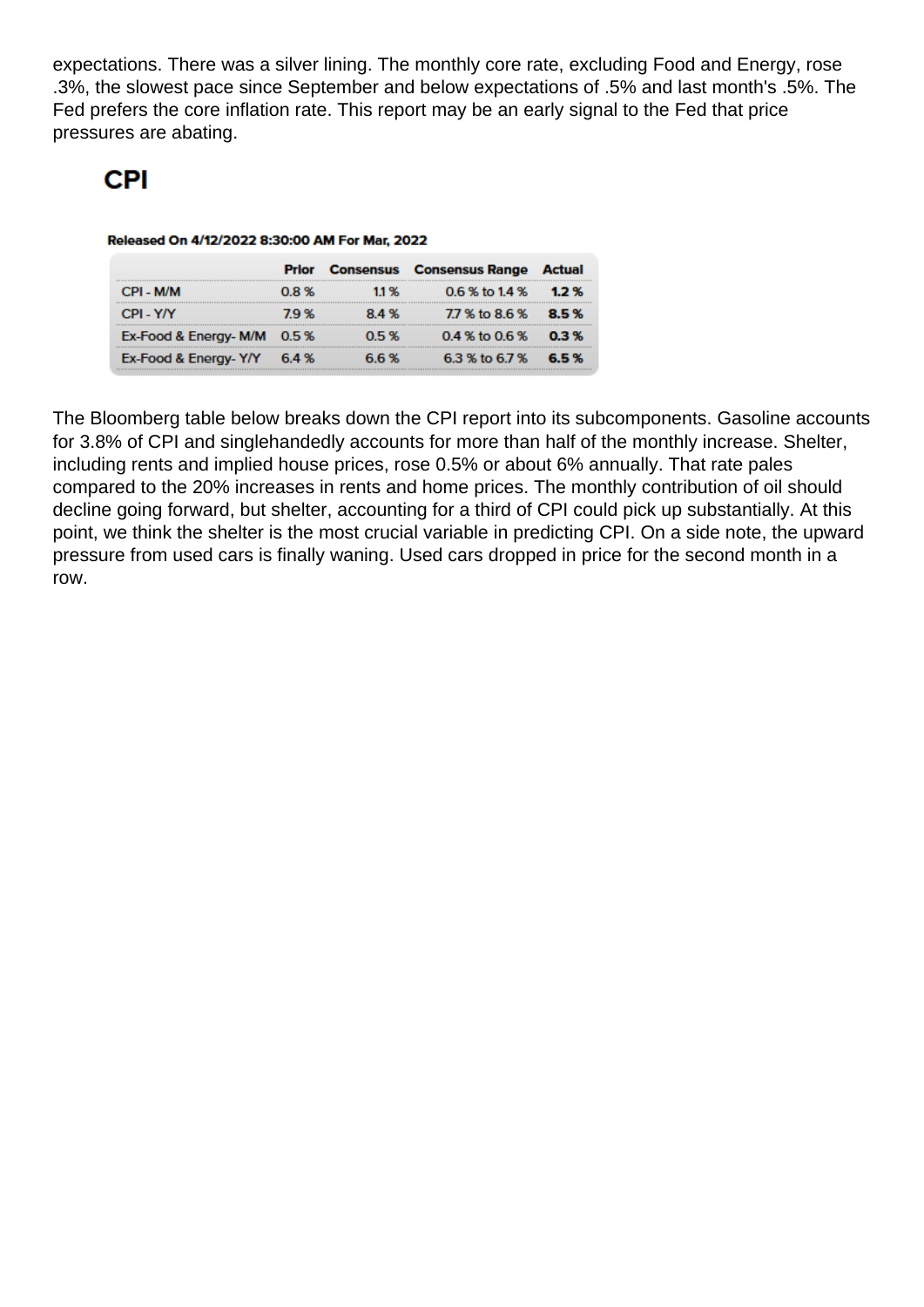## Small Businesses Have Concerning Outlooks

The most recent NFIB small business survey shows that the outlook of small business owners is poor. Per the [Survey](https://www.nfib.com/surveys/small-business-economic-trends/)- "Owners expecting better business conditions over the next six months decreased 14 points to a net negative 49%, the lowest level recorded in the 48-year-old survey." Not surprisingly, inflation is the number one concern with labor issues following. "Eight percent cited labor costs as their top business problem, and 22 percent said that labor quality was their top business problem (unchanged), now in second place behind "inflation." Why is this small business report concerning? Small businesses generate about half of the nation's GDP and account for about half of the labor force.